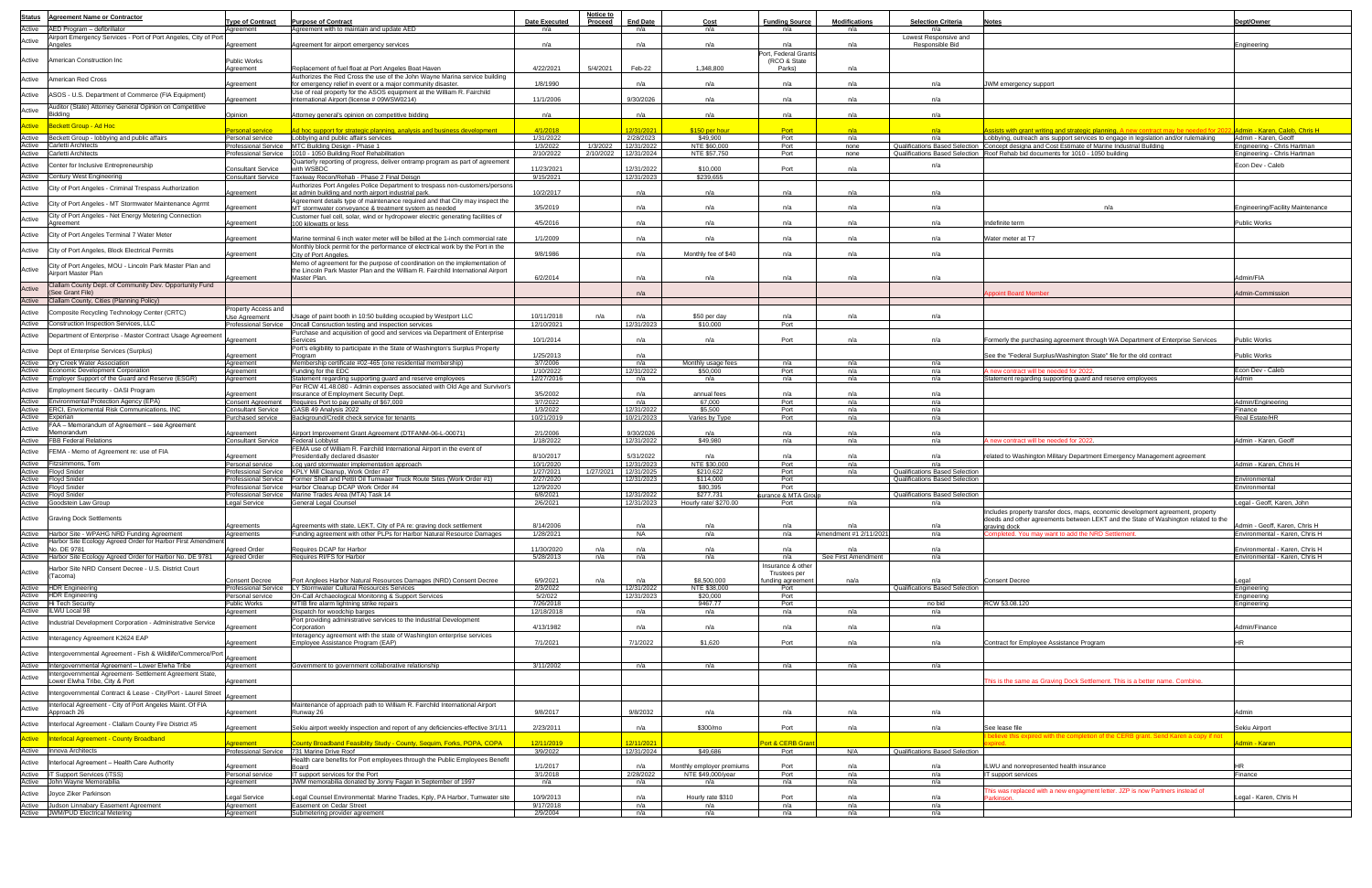| Active                     | KCDA - King County King County Directors' Association                         |                     |                                                                                                                       |                    |           |            |                                   |                 |                    |                                |                                                                                         |                                       |
|----------------------------|-------------------------------------------------------------------------------|---------------------|-----------------------------------------------------------------------------------------------------------------------|--------------------|-----------|------------|-----------------------------------|-----------------|--------------------|--------------------------------|-----------------------------------------------------------------------------------------|---------------------------------------|
|                            | Purchasing                                                                    | greement            | Purchasing agreement                                                                                                  | 6/20/1995          |           | n/a        | n/a                               | n/a             | n/a                | n/a                            | urchasing agreement                                                                     | ngineering                            |
| Active                     | K-Ply Site Ecology Agreed Order for K-Ply No. DE 11302                        | Agreed Order        | Requires cleanup through post cleanup monitoring                                                                      | 6/19/2015          | n/a       | n/a        | n/a                               | n/a             | n/a                | n/a                            |                                                                                         | nvironmental - Karen, Chris H         |
| Active                     | K-Ply Site Environmental Covenant - (State of WA Ecology)                     |                     | Environmental convenant executed pursuant to MTCA and UECA regarding the                                              |                    |           |            |                                   |                 |                    |                                |                                                                                         |                                       |
|                            |                                                                               | ovenant             | K-Ply (Facility ID #1002)                                                                                             | 6/21/2017          |           | n/a        | n/a                               | n/a             | n/a                | n/a                            |                                                                                         | nvironmental                          |
| Active                     | K-Ply Site Final Settlement Agreement and Release of Claims                   |                     |                                                                                                                       |                    |           |            |                                   |                 |                    |                                |                                                                                         |                                       |
|                            |                                                                               | <b>Agreement</b>    | Final settlement and release of claims                                                                                | 7/11/2016          |           | n/a        | n/a                               | n/a             | n/a                | n/a                            | icludes Kply final 2015 Agreed Order with Clean up Action Plan                          |                                       |
|                            |                                                                               |                     | Rayonier settlement agreement 3/15/16, ExxonMobil Oil Settlement Agreemen                                             |                    |           |            |                                   |                 |                    |                                |                                                                                         |                                       |
| Active                     | K-Ply Site Settlement Agreement                                               |                     | 3/15/16, Order of Disbursement 15-2-00027-9, WA. Dept of Ecology Order No.                                            |                    |           |            |                                   |                 |                    |                                |                                                                                         |                                       |
|                            |                                                                               |                     | DE 9546, Kply Settlement Agreement 2016/WA Dept. of Ecology Order No. DE                                              |                    |           |            |                                   |                 |                    |                                |                                                                                         |                                       |
|                            |                                                                               | greement            | 11302                                                                                                                 | 7/11/2016          |           | n/a        | n/a                               | n/a             | n/a                | n/a                            | File includes IFC, CR2(a) settlement agreement, DOE agreed order                        |                                       |
|                            | Kennedy Jenks - LY Site & SW Improvements                                     | Agreemetn           | Engineering & Design of site and stormwater improvements at LY                                                        | 3/8/2019           |           | 12/31/2023 | \$474,000                         | Port            |                    | Qualifications Based Selection |                                                                                         | ngineering - CH                       |
| Active                     | Licensing Department - Vehicle Identification Agreement                       |                     | Usage of WA State Dept of Licensing internet vehicle/vessel information                                               |                    |           |            |                                   |                 |                    |                                |                                                                                         |                                       |
|                            |                                                                               | urchased service    | rocessing system (IVIPS)                                                                                              | 8/31/2019          |           | 8/31/2025  | Charged per vehicle/vessel        | Port            | n/a                |                                |                                                                                         |                                       |
| Active                     | Loopnet, Inc                                                                  | urchased service    | Listing service                                                                                                       | 5/22/2017          |           | n/a        | \$375.00 per month                | Port            |                    | n/a                            | Premium listing + ND Plan                                                               | roperty                               |
| Active                     | Marine Trades Area Site Ecology Agreed Order for MTA First                    |                     |                                                                                                                       |                    |           |            |                                   |                 |                    |                                |                                                                                         |                                       |
|                            | Amendment No. DE 03TCPSR-5738                                                 | greed Order         | K-Ply Site removed from MTA Site. Requires RI/FS and DCAP for MTA Site                                                | 6/26/2013          | n/a       | n/a        | n/a                               | n/a             | See First Amendmen | n/a                            |                                                                                         | nvironmental - Karen, Chris H         |
| Active                     | Marine Trades Area Site Ecology Agreed Order for MTA No.                      |                     |                                                                                                                       |                    |           |            |                                   |                 |                    |                                |                                                                                         |                                       |
|                            | DE 03TCPSR-5738                                                               | greed Order         | Requires RI/FS for MTA Site                                                                                           | 12/19/2005         | n/a       | n/a        | n/a                               | n/a             | n/a                | n/a                            |                                                                                         | ivironmental - Karen, Chris H         |
| Active                     | Marine Trades Area Site Funding Agreement 2003                                | Agreement           | Funding agreement with other PLPs for Marine Trades Area Site                                                         | 2/5/2003           | n/a       | n/a        | n/a                               | n/a             | n/a                | n/a                            |                                                                                         | nvironmental - Karen, Chris H         |
|                            |                                                                               |                     | Agreement between Port, London Underwriters, General Insurance and                                                    |                    |           |            |                                   |                 |                    |                                |                                                                                         |                                       |
| Active                     | Marine Trades Site MT Joint Defense Agreeement                                |                     | General Accident for cost sharing of joint defense re: the release of hazardous                                       |                    |           |            |                                   |                 |                    |                                | Includes copies of Funding and Participation Agreement for RI/FS at Port Marine         |                                       |
|                            |                                                                               | Agreement           | ubstances at the Port's marine terminal/log yard site                                                                 | 6/26/1996          |           | n/a        | n/a                               | Port            |                    | n/a                            | Ferminal log yard site and WA Dept of Ecology agreed order No. DE 03TCPSR-5738          | egal / Environmental                  |
| Active                     | Moffat & Nichol                                                               |                     |                                                                                                                       |                    |           |            |                                   |                 |                    |                                |                                                                                         |                                       |
|                            |                                                                               | greement            | Marine Terminal & Marinas Security Assessment                                                                         | 2/22/2022          |           | 12/31/2022 | \$19,981                          | Port            |                    | Most qualified per RFQ process |                                                                                         | ngineering                            |
| Active                     | Moffat & Nichol                                                               |                     |                                                                                                                       |                    |           |            |                                   |                 | Amendment 01       |                                | Partially funded with RCO grant (Federal Funds). Amendment 01 added construction        |                                       |
|                            |                                                                               | greement            | PABH Fuel Float Design                                                                                                | 3/16/2020          | 3/17/2020 | 9/30/2022  | \$177,812.00                      | Port & RCO Gran | 4/16/2021          | Most qualified per RFQ process | support (+\$48,300) and extended contract through June 2022.                            | ngineering                            |
| Active                     | Nadler Law Group                                                              |                     |                                                                                                                       |                    |           |            |                                   |                 |                    |                                | elieve there was a 2014 engagement letter that supercedes this. And I think there is a  |                                       |
|                            |                                                                               | egal Service        | Legal counsel - Enviromental Insurance Litigation                                                                     | 7/29/2013          |           | n/a        | \$15,000                          | Port            | n/a                | n/a                            | ent engagement letter regarding rates                                                   | egal - Karen, Geoff                   |
| Active                     | North Olympic Legislative Alliance (NOLA)                                     | Aareement           | Partnership and participation agreement                                                                               | 2/28/2017          |           | n/a        | \$100.00 per year                 | Port            | n/a                | n/a                            | Dues paid. No end date                                                                  | Econ Dev - Geoff, Caleb               |
| Active                     | North Olympic Salmon Coalition                                                |                     | Landowner agreement for North Olympic Salmon Coalition's access to remove                                             |                    |           |            |                                   |                 |                    |                                |                                                                                         |                                       |
|                            |                                                                               | <b>greement</b>     | Dungeness pilings                                                                                                     | 8/1/2018           | n/a       | 2/29/2030  | n/a                               | n/a             | n/a                | n/a                            |                                                                                         |                                       |
| <b>Active</b>              | .C Services, Inc                                                              | ofessional Service  | Roof Replacements of 3 locations, PABY, Marine Drive, FIA Terminal                                                    | 10/12/2020         |           | 2 years    | \$49,450                          | Port            | n/a                |                                | Competitively Procured   Contract Terminated due to poor performance                    | aineerina                             |
| Active                     | Olympic Peninsula Audubon Society                                             |                     |                                                                                                                       |                    |           |            |                                   |                 |                    |                                |                                                                                         |                                       |
|                            |                                                                               | greement            | Support of and access to Purple Martin nest boxes at Port Angeles Boathaven                                           | 3/10/2020          | n/a       | n/a        | n/a                               | n/a             | n/a                | n/a                            |                                                                                         |                                       |
| Active                     | Olympic Peninsula Audubon Society                                             |                     |                                                                                                                       |                    |           |            |                                   |                 |                    |                                |                                                                                         |                                       |
|                            |                                                                               | greement            | Support of and access to Purple Martin nest boxes on former Dungeness piling                                          | 8/1/2018           |           | n/a        | n/a                               | n/a             | n/a                | n/a                            |                                                                                         |                                       |
| Active<br>Active<br>Active | Olympic Spray Services                                                        | urchased service    | Port property pest control                                                                                            | 10/19/2015         |           | n/a        | \$100 each location               | Port            | n/a                | n/a                            | Pest control services                                                                   | Facilities Maintenance                |
|                            | Olypen - JWM Wifi                                                             | urchased service    | Wifi service at the John Wayne Marina                                                                                 | 12/10/2017         |           | Auto Renew | \$350 per month                   | Port            | n/a                | n/a                            | Wifi service for John Wayne Marina                                                      | Marinas                               |
|                            | Olypen - PABH Wi-Fi                                                           | urchased service    | Wifi service at the Port Angeles Boat Haven                                                                           | 12/4/2013          |           | Auto Renew | \$399 per month                   | Port            | n/a                | n/a                            |                                                                                         | Marinas                               |
| Active                     | Pacific Office Equipemnt (POE) - Canon printer                                | urchased service    | Monthly service of Canon LBP6670dn                                                                                    | 2/2/2016           |           | n/a        | \$30 per month                    | Port            | n/a                | na/                            | Maintenance for Canon Copier LBP6670dn                                                  | Admin                                 |
|                            |                                                                               |                     |                                                                                                                       |                    |           |            |                                   |                 |                    |                                |                                                                                         |                                       |
|                            |                                                                               |                     |                                                                                                                       |                    |           |            | \$0.63 per load, \$500 per month  |                 |                    |                                |                                                                                         |                                       |
| Active                     | Pacific Rim Log Scaling & Grading Bureau                                      | Service Agreement   | og scaling and grading services.                                                                                      | 3/9/2017           |           | n/a        | minimum                           | Port            | n/a                | n/a                            | Veigh system service agreement                                                          | og yard                               |
|                            |                                                                               |                     |                                                                                                                       |                    |           |            | \$27,000 per month plus boat yard |                 |                    |                                |                                                                                         |                                       |
| Active                     | Petrocard                                                                     |                     |                                                                                                                       |                    |           |            | bonus payment and marina bonus    |                 |                    |                                |                                                                                         |                                       |
|                            |                                                                               | urchased service    | Management of the Port Angeles Boat Haven and the Port Angeles Boat Yard                                              | 1/1/2017           |           | 12/31/2031 | payment                           | Port            | 1 amendment        | <b>Competitively Sourced</b>   | Agent Agreement--Port Angeles Boat Haven                                                |                                       |
| Active                     | Pitney Bowes - DM400C Postal Maching Lease                                    | ease Agreement      | Lease of postage machine                                                                                              | 2/28/2018          |           | 6/28/2023  | \$170.71 per month                | Port            | n/a                | n/a                            | 33 months from end of previous lease - TLM 4-18-18                                      | Accounting/Diane Barth/Renee Turcotte |
| Active                     | Power Tech Incorporated                                                       | urchased service    | Port of Port Angeles storm drain inspections                                                                          | 10/2/2015          |           | n/a        | NTE \$10,000                      | Port            | n/a                | n/a                            | nspections and utility locating for MT                                                  | Marine Terminal                       |
| Active                     |                                                                               | Maintenance         | Cooperate by furnishing each party with labor, equipment, and materials when                                          |                    |           |            |                                   |                 |                    |                                |                                                                                         |                                       |
|                            | Reciprocal Maintenance Agreement - City of Port Angeles                       | greement            | <u>ivailable on a reimbursement basis</u>                                                                             | 12/3/1996          |           | n/a        | NTE \$30,000                      | Port            |                    | n/a                            | hare the same file "reciprocal maintenance agreements                                   | ngineering                            |
|                            |                                                                               | Maintenance         | Cooperate by furnishing each party with labor, equipment, and materials when                                          |                    |           |            |                                   |                 |                    |                                |                                                                                         |                                       |
| Active                     | Reciprocal Maintenance Agreement - Clallam County                             | greement            | <u>ivailable on a reimbursement bas</u>                                                                               | 12/17/1996         |           | n/a        | NTE \$30,000                      | Port            |                    | n/a                            | hare the same file "reciprocal maintenance agreements'                                  | ngineering                            |
|                            |                                                                               | Maintenance         | Cooperate by furnishing each party with labor, equipment, and materials when                                          |                    |           |            |                                   |                 |                    |                                |                                                                                         |                                       |
| Active                     | Reciprocal Maintenance Agreements - WA State DOT                              | greement            | vailable on a reimbursement basis                                                                                     | 8/30/1996          |           | n/a        | NTE \$30,000                      | Port            |                    | n/a                            | Share the same file "reciprocal maintenance agreements"                                 | Engineering                           |
| Active                     | Reed's Janitorial (formerly Mrs. Clean)                                       | urchased service    | Cleaning of admin building and full service lease at 1908 South O Street                                              | 2002               |           | n/a        | Per agreed rates                  | Port            | n/a                | <b>Competitively Procured</b>  | Formerly known as Mrs. Clean.                                                           | Admin                                 |
| Active                     | Reid Middleton - Marine Trades Industrial Park - Nationwide                   |                     | Consultant services for the Marine Trades Industrial Park Nationwide Permit fo                                        |                    |           |            |                                   |                 |                    |                                |                                                                                         |                                       |
|                            | Permit for Outfall                                                            | ofessional service  | Outfall                                                                                                               | 1/20/2021          |           | 12/31/2022 | NTE \$49,000                      | Port            | Amendment 01       | Qualifications Based Selection | <u> Close out - CH</u>                                                                  | <u>ngineering</u>                     |
| Active                     | Shred-it USA. LLC                                                             | urchased service    | On-site regular shredding service every 8 weeks for 2 locked bins                                                     | 8/31/2021          |           | 8/31/2023  | Per agreed rates                  | Port            | n/a                | n/a                            | shredding consoles at Admin & monthly services                                          | Admin                                 |
| Active                     | Simplex/Grinnell Monitorina                                                   | urchased service    | Alarm monitoring service for Port buildings                                                                           | Varies by building | n/a       | n/a        | Per agreed rates                  | Port            | n/a                | n/a                            | Alarm monitoring for Admin, AIP buildings                                               | Facilities Maintenance                |
| Active                     | Stevedore Company - INSURANCE REQUIRED                                        |                     | Insurance for Jones Stevedoring, SSA Pacific                                                                          | 1/1/1987           | n/a       | n/a        | n/a                               | n/a             | n/a                | n/a                            |                                                                                         | Marine Terminal                       |
| Active                     | Terminal #1 Use Agreements                                                    | greements           | NRC Environmental Services, Admiralty Crane, Millican Crane Services                                                  | Varies by Company  | n/a       | n/a        | Per agreed rates                  | n/a             | n/a                | n/a                            | Crane services for Terminal 1                                                           | Marine Terminal                       |
| Active                     | ThyssenKrupp Elevator                                                         |                     |                                                                                                                       |                    |           |            |                                   |                 |                    |                                | Gold Service agreement for the Admin elevator. Will auto renew the contract if they are |                                       |
|                            |                                                                               | ervice Agreement    | Servicing of admin building elevator                                                                                  | 11/1/2014          |           | auto renew | \$265 per month                   | Port            | n/a                | n/a                            | ot alerted in writing between 90-120 days before the contract expires                   | Facilities Maintenance                |
| Active                     | TSYS - JWM Credit Card Processing                                             | urchased service    | John Wayne Marina credit card processing                                                                              | 10/16/2013         |           | auto renew | per rate sheet                    | Port            | n/a                | n/a                            | Auto renew for one year if agreement is not cancelled                                   | <b>IWM</b>                            |
| Active                     | US Communities                                                                | areement            | ntergovernmental cooperative purchasing agreement                                                                     | 7/31/2012          | n/a       | n/a        |                                   | Port            | n/a                | n/a                            | Purchasing agreement                                                                    | Facilities Maintenance                |
| Active                     | JSDA Wildlife - Cooperative Service Agreement - USDA<br>Wildlife - FIA (City) | Cooperative Service | Wildlife Services to provide a program to alleviate wildelife concerns (bird<br>strikes) at or around Port facilities | 2/3/1998           |           | n/a        | n/a                               | n/a             | n/a                | n/a                            |                                                                                         |                                       |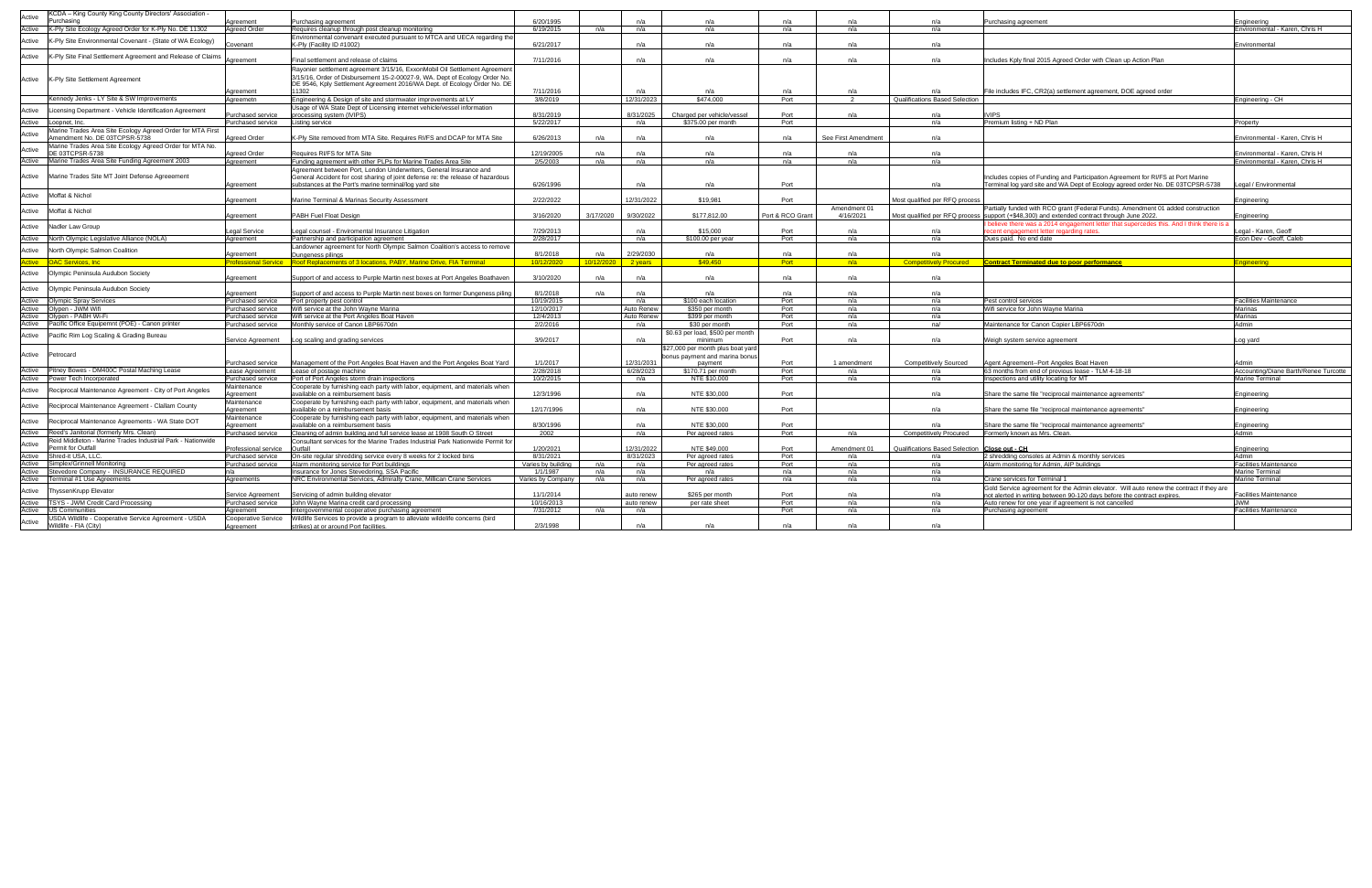|                     | <b>Sishus - Komemont Keme of Contractor</b><br>Kapimal - Kugoles Electric<br>Kapimal - Kugoles Electric<br>Kapimal - Kulanurk - Lawring Senicon Comemon                                                                                                                                                                                                                                                                                    |                                   | <b>Some of Contract</b>                                                                                                                                                                |                                                                                                                                                                                 |                                                                       |          |                                                                                                                                                                                                                                                                                                                                                                                                                                                                                                                                                                                             |                                                         |                     |                                                                                                                                                                                                  |                                                                                                                                                                                                                                                                                                                         |                                                                                                                            |                                                      | $\overline{\phantom{a}}$ |
|---------------------|--------------------------------------------------------------------------------------------------------------------------------------------------------------------------------------------------------------------------------------------------------------------------------------------------------------------------------------------------------------------------------------------------------------------------------------------|-----------------------------------|----------------------------------------------------------------------------------------------------------------------------------------------------------------------------------------|---------------------------------------------------------------------------------------------------------------------------------------------------------------------------------|-----------------------------------------------------------------------|----------|---------------------------------------------------------------------------------------------------------------------------------------------------------------------------------------------------------------------------------------------------------------------------------------------------------------------------------------------------------------------------------------------------------------------------------------------------------------------------------------------------------------------------------------------------------------------------------------------|---------------------------------------------------------|---------------------|--------------------------------------------------------------------------------------------------------------------------------------------------------------------------------------------------|-------------------------------------------------------------------------------------------------------------------------------------------------------------------------------------------------------------------------------------------------------------------------------------------------------------------------|----------------------------------------------------------------------------------------------------------------------------|------------------------------------------------------|--------------------------|
|                     |                                                                                                                                                                                                                                                                                                                                                                                                                                            |                                   |                                                                                                                                                                                        | -<br>Dilve HVAC Regiscene<br>ANOV Terminal Electrical                                                                                                                           |                                                                       |          |                                                                                                                                                                                                                                                                                                                                                                                                                                                                                                                                                                                             |                                                         |                     |                                                                                                                                                                                                  |                                                                                                                                                                                                                                                                                                                         |                                                                                                                            |                                                      |                          |
|                     | Kajiwa - Keguntera ArPia Heating<br>Kajiwa - Kerger AliAM - On Call Ei                                                                                                                                                                                                                                                                                                                                                                     |                                   | <b>Call engineering services</b>                                                                                                                                                       | s<br>at and rug deaning and<br>List Postfacilities                                                                                                                              | $\frac{1200004}{2000018}$                                             |          | $\frac{a_0}{1000000}$                                                                                                                                                                                                                                                                                                                                                                                                                                                                                                                                                                       | $\frac{1000}{1.500}$                                    |                     |                                                                                                                                                                                                  |                                                                                                                                                                                                                                                                                                                         | ndry senioes for admin, FM, MM                                                                                             |                                                      |                          |
|                     | .<br>Eqimd - 857 Associates Ad Hac                                                                                                                                                                                                                                                                                                                                                                                                         |                                   | nd foot research, analysis and<br>ecommendations related to<br>commendations related to<br>consmic impact matine termina<br>vales, bootyand, marine termina<br>vales, bootyand, marine |                                                                                                                                                                                 |                                                                       |          |                                                                                                                                                                                                                                                                                                                                                                                                                                                                                                                                                                                             |                                                         |                     |                                                                                                                                                                                                  |                                                                                                                                                                                                                                                                                                                         |                                                                                                                            |                                                      |                          |
|                     |                                                                                                                                                                                                                                                                                                                                                                                                                                            |                                   | portation and banging, with<br>Yand Palinic Structure                                                                                                                                  |                                                                                                                                                                                 |                                                                       |          |                                                                                                                                                                                                                                                                                                                                                                                                                                                                                                                                                                                             |                                                         |                     |                                                                                                                                                                                                  |                                                                                                                                                                                                                                                                                                                         |                                                                                                                            |                                                      |                          |
| ana.                |                                                                                                                                                                                                                                                                                                                                                                                                                                            |                                   |                                                                                                                                                                                        | haral resources monitoring for<br>Jr-down project, mailine<br>ninal stormwater project, boas<br>I fabric building project, and<br>sneamous regair project.                      |                                                                       |          |                                                                                                                                                                                                                                                                                                                                                                                                                                                                                                                                                                                             |                                                         |                     | 4232019                                                                                                                                                                                          | valifications Base<br>Selection                                                                                                                                                                                                                                                                                         |                                                                                                                            |                                                      |                          |
| .<br>Gaine CAG Come |                                                                                                                                                                                                                                                                                                                                                                                                                                            |                                   |                                                                                                                                                                                        |                                                                                                                                                                                 |                                                                       |          |                                                                                                                                                                                                                                                                                                                                                                                                                                                                                                                                                                                             |                                                         |                     | Amendment of<br>11/18/2020<br>Amendment 02<br>4/29/2021<br>Amendment 02                                                                                                                          |                                                                                                                                                                                                                                                                                                                         |                                                                                                                            |                                                      |                          |
|                     |                                                                                                                                                                                                                                                                                                                                                                                                                                            |                                   |                                                                                                                                                                                        |                                                                                                                                                                                 |                                                                       |          |                                                                                                                                                                                                                                                                                                                                                                                                                                                                                                                                                                                             |                                                         |                     | \$20.252                                                                                                                                                                                         | <b>RFP</b>                                                                                                                                                                                                                                                                                                              |                                                                                                                            |                                                      |                          |
|                     |                                                                                                                                                                                                                                                                                                                                                                                                                                            | olk & Puschas                     |                                                                                                                                                                                        | Ealiston of discussion<br>Marian of discussion<br>Marian or the marine bades<br>House paint of the marine bades<br>Marian or model wood products                                |                                                                       |          | sassane<br>sponsore                                                                                                                                                                                                                                                                                                                                                                                                                                                                                                                                                                         | NTE STAG<br>10.000                                      |                     | $\overline{a}$                                                                                                                                                                                   | pathwa dog<br>$\sim$                                                                                                                                                                                                                                                                                                    |                                                                                                                            |                                                      |                          |
|                     |                                                                                                                                                                                                                                                                                                                                                                                                                                            |                                   |                                                                                                                                                                                        |                                                                                                                                                                                 |                                                                       |          |                                                                                                                                                                                                                                                                                                                                                                                                                                                                                                                                                                                             | 12012019 NTE \$200.0                                    | <b>ALCOHOL</b>      |                                                                                                                                                                                                  | $^{42}$                                                                                                                                                                                                                                                                                                                 |                                                                                                                            |                                                      |                          |
|                     |                                                                                                                                                                                                                                                                                                                                                                                                                                            |                                   |                                                                                                                                                                                        | Financia<br>Escola social products<br>Escola social products<br>Coy existing teams to all<br>Annus Cous Announce<br>Annus Dive Road<br>1 Marine Dive Road<br>1 Marine Dive Road | <b>STORY</b>                                                          |          | $rac{1}{2}$                                                                                                                                                                                                                                                                                                                                                                                                                                                                                                                                                                                 | \$2,085                                                 |                     | $\begin{tabular}{ c c c c } \hline & $\alpha_1$ & $\alpha_2$ & $\alpha_3$ \\ \hline $\alpha_1$ & $\alpha_2$ & $\alpha_3$ \\ \hline $\alpha_4$ & $\alpha_5$ & $\alpha_6$ \\ \hline \end{tabular}$ | Salection<br>Low Bobby                                                                                                                                                                                                                                                                                                  |                                                                                                                            |                                                      |                          |
|                     | Kaymad - Sheer Water Bernson, LLC<br>Kaymad - Scopialite Peopletia (Federality Chemier (SPRS)<br>Kaymad - Scopialite Peopletia (Federality Chemier (SPRS)<br>Kaymad - Scott Sheel<br>Kaymad - Scott Sheel<br>Kaymad - Scott Sheel<br>Kaymad - Sc                                                                                                                                                                                           |                                   | consultant services for economic<br>development activities related to<br>the Emergial Coast Opprotunity                                                                                | Centers Phase 1<br>Ins REFS through DCAP                                                                                                                                        |                                                                       |          | stages                                                                                                                                                                                                                                                                                                                                                                                                                                                                                                                                                                                      |                                                         |                     |                                                                                                                                                                                                  |                                                                                                                                                                                                                                                                                                                         |                                                                                                                            |                                                      |                          |
|                     |                                                                                                                                                                                                                                                                                                                                                                                                                                            |                                   | Cora (inglam)<br>Rafico Kuci Kepacement                                                                                                                                                |                                                                                                                                                                                 |                                                                       |          |                                                                                                                                                                                                                                                                                                                                                                                                                                                                                                                                                                                             |                                                         |                     |                                                                                                                                                                                                  | <b>Cor Book</b>                                                                                                                                                                                                                                                                                                         |                                                                                                                            |                                                      |                          |
|                     | Karmo)<br>Kapind – KMA Carauting<br>Kapind – Kingerpes Composites, LLC - Non-distinues Agne<br>Kapind – Kinvisnmeral Rab Communications, Inc. (RRCI)                                                                                                                                                                                                                                                                                       | onat broce                        |                                                                                                                                                                                        |                                                                                                                                                                                 |                                                                       |          |                                                                                                                                                                                                                                                                                                                                                                                                                                                                                                                                                                                             |                                                         |                     |                                                                                                                                                                                                  | ⊤__                                                                                                                                                                                                                                                                                                                     |                                                                                                                            |                                                      |                          |
|                     |                                                                                                                                                                                                                                                                                                                                                                                                                                            |                                   | Consultant services for OASB<br>Reserve Update Service<br>GASB 49 Analysis<br>SASB 49 Analysis 2022                                                                                    |                                                                                                                                                                                 |                                                                       |          |                                                                                                                                                                                                                                                                                                                                                                                                                                                                                                                                                                                             |                                                         |                     |                                                                                                                                                                                                  | $\begin{array}{r} \begin{array}{c} \begin{array}{c} \begin{array}{c} \begin{array}{c} \begin{array}{c} \end{array} \\ \begin{array}{c} \end{array} \\ \begin{array}{c} \end{array} \\ \begin{array}{c} \end{array} \\ \begin{array}{c} \end{array} \\ \begin{array}{c} \end{array} \end{array} \end{array} \end{array}$ | SASE Of Antiuse<br>SASE Of Reserve Update Sen                                                                              |                                                      |                          |
|                     | Equind - ERCL Envisionista Rus Ca<br>Killins - ERCL Envisionista Rus Ca<br>Killins - Sales - Claires Pales Olive<br>Killins - Sales - Diales Pales - Lease of<br>Killins - Sales - Lease Lease Compa                                                                                                                                                                                                                                       |                                   |                                                                                                                                                                                        |                                                                                                                                                                                 |                                                                       |          | anagers                                                                                                                                                                                                                                                                                                                                                                                                                                                                                                                                                                                     | -<br>\$1,000 per yea                                    |                     |                                                                                                                                                                                                  |                                                                                                                                                                                                                                                                                                                         |                                                                                                                            |                                                      |                          |
|                     |                                                                                                                                                                                                                                                                                                                                                                                                                                            |                                   | Liddying, outwards, support<br>tervices and funding efforts to<br>engage in Federat legislation<br>and/or rulemating                                                                   | mal fin extrapisher inspection 8/8/2015                                                                                                                                         |                                                                       |          |                                                                                                                                                                                                                                                                                                                                                                                                                                                                                                                                                                                             |                                                         |                     | $\omega_{\rm A}$                                                                                                                                                                                 | $\sim$                                                                                                                                                                                                                                                                                                                  |                                                                                                                            |                                                      |                          |
|                     | -<br>Fajred - Pill Federal Rotalino<br>Fajred - Pill Federal Rotalino<br>Fajred - Pill Marshall, Pillette Politice and Norwegian<br>Fajred - Pine Fox<br>Kajred - Pine Fox                                                                                                                                                                                                                                                                 |                                   |                                                                                                                                                                                        |                                                                                                                                                                                 |                                                                       |          |                                                                                                                                                                                                                                                                                                                                                                                                                                                                                                                                                                                             |                                                         |                     |                                                                                                                                                                                                  |                                                                                                                                                                                                                                                                                                                         |                                                                                                                            |                                                      | ╤                        |
|                     |                                                                                                                                                                                                                                                                                                                                                                                                                                            | <b>Sterle</b>                     |                                                                                                                                                                                        | vicebin<br>At Chang, thin Order                                                                                                                                                 |                                                                       |          |                                                                                                                                                                                                                                                                                                                                                                                                                                                                                                                                                                                             |                                                         |                     |                                                                                                                                                                                                  | an<br>Alfonson Ra                                                                                                                                                                                                                                                                                                       |                                                                                                                            |                                                      |                          |
|                     | Equined Poya Svider<br>Equined Poya Svider<br>Equined Poya Svider - 13 Oktober<br>Equined Point Martin - Berlinger A                                                                                                                                                                                                                                                                                                                       |                                   |                                                                                                                                                                                        | agosti<br>Diedige analysis                                                                                                                                                      |                                                                       |          | $\begin{tabular}{ c c c c c c c c } \hline & $\alpha$ & $\alpha$ & $\alpha$ & $\alpha$ \\ \hline $\alpha$ & $\alpha$ & $\alpha$ & $\alpha$ & $\alpha$ \\ \hline $\alpha$ & $\alpha$ & $\alpha$ & $\alpha$ & $\alpha$ \\ \hline $\alpha$ & $\alpha$ & $\alpha$ & $\alpha$ & $\alpha$ \\ \hline $\alpha$ & $\alpha$ & $\alpha$ & $\alpha$ & $\alpha$ \\ \hline $\alpha$ & $\alpha$ & $\alpha$ & $\alpha$ & $\alpha$ \\ \hline $\alpha$ & $\alpha$ & $\alpha$ & $\alpha$ & $\alpha$ \\ \hline $\alpha$ & $\alpha$ & $\alpha$ & $\alpha$ & $\alpha$ \\ \hline $\alpha$ & $\alpha$ & $\alpha$ &$ |                                                         |                     |                                                                                                                                                                                                  |                                                                                                                                                                                                                                                                                                                         |                                                                                                                            |                                                      |                          |
|                     | Equind Folk Mailline<br>Sqind Danah, bas                                                                                                                                                                                                                                                                                                                                                                                                   |                                   |                                                                                                                                                                                        |                                                                                                                                                                                 |                                                                       |          | contage arrivage as                                                                                                                                                                                                                                                                                                                                                                                                                                                                                                                                                                         |                                                         |                     |                                                                                                                                                                                                  |                                                                                                                                                                                                                                                                                                                         |                                                                                                                            |                                                      |                          |
|                     |                                                                                                                                                                                                                                                                                                                                                                                                                                            | <b>CONTRACTOR</b><br>ional servic |                                                                                                                                                                                        |                                                                                                                                                                                 |                                                                       |          |                                                                                                                                                                                                                                                                                                                                                                                                                                                                                                                                                                                             |                                                         |                     | no.                                                                                                                                                                                              | $-40$<br>$\alpha\Delta$                                                                                                                                                                                                                                                                                                 | coursely of Part completes, by                                                                                             |                                                      |                          |
|                     | Equind - Stadschi, Naac<br>Expired - Seather Wood<br>Expired - Spanisor<br>Expired - Spanisor<br>Expired - Soudstein Law Group                                                                                                                                                                                                                                                                                                             |                                   |                                                                                                                                                                                        |                                                                                                                                                                                 | $rac{1}{2}$                                                           |          | $\overline{\phantom{a}}$ and                                                                                                                                                                                                                                                                                                                                                                                                                                                                                                                                                                |                                                         |                     |                                                                                                                                                                                                  |                                                                                                                                                                                                                                                                                                                         | <b>RTC Non-disclosure acreement</b>                                                                                        |                                                      |                          |
|                     | Egine) – Sootsen Lius Group<br>Egine) – Siliyi Hatoir - Banžný Platonii (2<br>Egine) – Katery Pacitic Appraira Service                                                                                                                                                                                                                                                                                                                     |                                   |                                                                                                                                                                                        |                                                                                                                                                                                 |                                                                       |          | arvasen<br>100209-100203-100203-201022                                                                                                                                                                                                                                                                                                                                                                                                                                                                                                                                                      | \$3,280                                                 |                     | $\begin{tabular}{ c c } \hline & 01 & 01 \\ \hline \hline & 01 & 02 \\ \hline & 01 & 02 \\ \hline & 01 & 02 \\ \hline & 02 & 02 \\ \hline \end{tabular}$                                         |                                                                                                                                                                                                                                                                                                                         |                                                                                                                            |                                                      | $\equiv$                 |
|                     | .<br>Equind Partici Chang Ste - WPNH                                                                                                                                                                                                                                                                                                                                                                                                       |                                   | Askator Agreement with OC<br>16 WPM40                                                                                                                                                  |                                                                                                                                                                                 |                                                                       |          |                                                                                                                                                                                                                                                                                                                                                                                                                                                                                                                                                                                             |                                                         |                     |                                                                                                                                                                                                  |                                                                                                                                                                                                                                                                                                                         |                                                                                                                            |                                                      |                          |
|                     |                                                                                                                                                                                                                                                                                                                                                                                                                                            |                                   |                                                                                                                                                                                        |                                                                                                                                                                                 |                                                                       |          |                                                                                                                                                                                                                                                                                                                                                                                                                                                                                                                                                                                             |                                                         |                     |                                                                                                                                                                                                  |                                                                                                                                                                                                                                                                                                                         |                                                                                                                            | Rantaf Popeline<br>Babriela Cinatgrield<br>Lucrocore |                          |
|                     | Leynol - Kalima Paulo Agranda Mata<br>Leynol - Kat Crucke - Barmalar Matagonet<br>Leynol - Katal Compaline, LLC - Marekstawn Agree<br>Leynol - Matagonetics - Util Barmalawn Plate 7<br>Leynol - Matagonetics - Util Barmalawn Plate 7                                                                                                                                                                                                     |                                   |                                                                                                                                                                                        |                                                                                                                                                                                 |                                                                       |          |                                                                                                                                                                                                                                                                                                                                                                                                                                                                                                                                                                                             |                                                         |                     |                                                                                                                                                                                                  |                                                                                                                                                                                                                                                                                                                         |                                                                                                                            |                                                      |                          |
|                     | <b>Expired American Constitution</b><br>Expired Material Hulty - website management                                                                                                                                                                                                                                                                                                                                                        |                                   | Temporary agreement requesting<br>Eus Huty manage the Port<br>website until a replacement is<br>tired and trained.                                                                     |                                                                                                                                                                                 |                                                                       |          |                                                                                                                                                                                                                                                                                                                                                                                                                                                                                                                                                                                             | $\frac{500 \text{ N}}{11,000}$                          |                     |                                                                                                                                                                                                  |                                                                                                                                                                                                                                                                                                                         |                                                                                                                            |                                                      |                          |
|                     | .<br>Kapind - KWU - FMA Agreement, (Ata see 3hp & Dook Forentiers)<br>Kapind - KWU - FMA Barell Plan leben.<br>Equino Entre Procurament Paint Board<br>Equino Interagency Agencies Washington State University in SECC Mg                                                                                                                                                                                                                  |                                   |                                                                                                                                                                                        |                                                                                                                                                                                 |                                                                       |          |                                                                                                                                                                                                                                                                                                                                                                                                                                                                                                                                                                                             |                                                         |                     |                                                                                                                                                                                                  |                                                                                                                                                                                                                                                                                                                         |                                                                                                                            |                                                      |                          |
|                     |                                                                                                                                                                                                                                                                                                                                                                                                                                            |                                   |                                                                                                                                                                                        |                                                                                                                                                                                 |                                                                       | ┰<br>ᅮ   |                                                                                                                                                                                                                                                                                                                                                                                                                                                                                                                                                                                             |                                                         |                     |                                                                                                                                                                                                  |                                                                                                                                                                                                                                                                                                                         |                                                                                                                            |                                                      |                          |
|                     | Equina - The Proposition of The County of State County of State County of State County of State County of State County of The County of The County of The County of The County of The County of The County of The County of Th                                                                                                                                                                                                             |                                   |                                                                                                                                                                                        |                                                                                                                                                                                 |                                                                       |          |                                                                                                                                                                                                                                                                                                                                                                                                                                                                                                                                                                                             |                                                         |                     |                                                                                                                                                                                                  |                                                                                                                                                                                                                                                                                                                         |                                                                                                                            |                                                      |                          |
|                     |                                                                                                                                                                                                                                                                                                                                                                                                                                            |                                   | <b>Ngasement for insurance</b><br>brokerade services with other                                                                                                                        |                                                                                                                                                                                 |                                                                       |          | snoon.                                                                                                                                                                                                                                                                                                                                                                                                                                                                                                                                                                                      | $\frac{Area}{Area}$                                     |                     | $_{\text{max}}$                                                                                                                                                                                  |                                                                                                                                                                                                                                                                                                                         |                                                                                                                            |                                                      |                          |
|                     | .<br>Kapinal - Ringpownmental Agentural - Rx: MAY La<br>City                                                                                                                                                                                                                                                                                                                                                                               |                                   | <b>Ngasemant between the City of<br/>PA and the Port regarding the<br/>National Wildfie Federation</b>                                                                                 |                                                                                                                                                                                 |                                                                       |          |                                                                                                                                                                                                                                                                                                                                                                                                                                                                                                                                                                                             |                                                         |                     |                                                                                                                                                                                                  |                                                                                                                                                                                                                                                                                                                         |                                                                                                                            |                                                      |                          |
|                     | .<br>Ligind Luige Ever 201<br>Ligind Miniscal Agrees                                                                                                                                                                                                                                                                                                                                                                                       |                                   |                                                                                                                                                                                        |                                                                                                                                                                                 |                                                                       |          |                                                                                                                                                                                                                                                                                                                                                                                                                                                                                                                                                                                             |                                                         |                     |                                                                                                                                                                                                  |                                                                                                                                                                                                                                                                                                                         |                                                                                                                            |                                                      |                          |
|                     |                                                                                                                                                                                                                                                                                                                                                                                                                                            |                                   |                                                                                                                                                                                        |                                                                                                                                                                                 |                                                                       |          |                                                                                                                                                                                                                                                                                                                                                                                                                                                                                                                                                                                             |                                                         |                     |                                                                                                                                                                                                  |                                                                                                                                                                                                                                                                                                                         |                                                                                                                            |                                                      |                          |
|                     |                                                                                                                                                                                                                                                                                                                                                                                                                                            |                                   |                                                                                                                                                                                        |                                                                                                                                                                                 |                                                                       |          |                                                                                                                                                                                                                                                                                                                                                                                                                                                                                                                                                                                             |                                                         |                     |                                                                                                                                                                                                  |                                                                                                                                                                                                                                                                                                                         |                                                                                                                            |                                                      |                          |
|                     |                                                                                                                                                                                                                                                                                                                                                                                                                                            |                                   |                                                                                                                                                                                        |                                                                                                                                                                                 |                                                                       |          |                                                                                                                                                                                                                                                                                                                                                                                                                                                                                                                                                                                             |                                                         |                     |                                                                                                                                                                                                  |                                                                                                                                                                                                                                                                                                                         |                                                                                                                            |                                                      |                          |
|                     |                                                                                                                                                                                                                                                                                                                                                                                                                                            |                                   |                                                                                                                                                                                        |                                                                                                                                                                                 |                                                                       |          | $\frac{304599}{12312018}$                                                                                                                                                                                                                                                                                                                                                                                                                                                                                                                                                                   |                                                         |                     |                                                                                                                                                                                                  |                                                                                                                                                                                                                                                                                                                         |                                                                                                                            |                                                      |                          |
|                     |                                                                                                                                                                                                                                                                                                                                                                                                                                            |                                   |                                                                                                                                                                                        |                                                                                                                                                                                 | equipone                                                              |          | <b>USSES</b><br>atopas atopas atopas                                                                                                                                                                                                                                                                                                                                                                                                                                                                                                                                                        | zaozn.                                                  |                     | $\omega$                                                                                                                                                                                         |                                                                                                                                                                                                                                                                                                                         |                                                                                                                            |                                                      |                          |
|                     |                                                                                                                                                                                                                                                                                                                                                                                                                                            |                                   |                                                                                                                                                                                        |                                                                                                                                                                                 |                                                                       |          |                                                                                                                                                                                                                                                                                                                                                                                                                                                                                                                                                                                             |                                                         |                     |                                                                                                                                                                                                  |                                                                                                                                                                                                                                                                                                                         |                                                                                                                            |                                                      |                          |
|                     |                                                                                                                                                                                                                                                                                                                                                                                                                                            |                                   |                                                                                                                                                                                        |                                                                                                                                                                                 |                                                                       |          |                                                                                                                                                                                                                                                                                                                                                                                                                                                                                                                                                                                             |                                                         |                     |                                                                                                                                                                                                  |                                                                                                                                                                                                                                                                                                                         |                                                                                                                            |                                                      |                          |
|                     | .<br>Eigind — Jaege Consaling LLC<br>Eigind — Jason Cross - Timber Research & Ad Hoc Suppo                                                                                                                                                                                                                                                                                                                                                 |                                   |                                                                                                                                                                                        | themmats<br>in research and ad hoc                                                                                                                                              |                                                                       |          | spaceco a                                                                                                                                                                                                                                                                                                                                                                                                                                                                                                                                                                                   |                                                         |                     |                                                                                                                                                                                                  |                                                                                                                                                                                                                                                                                                                         |                                                                                                                            |                                                      |                          |
|                     |                                                                                                                                                                                                                                                                                                                                                                                                                                            |                                   | inter issues and advance wood<br>solutis manufacturing analysis<br>solit.titu tabor agreements and                                                                                     |                                                                                                                                                                                 |                                                                       |          | sanana                                                                                                                                                                                                                                                                                                                                                                                                                                                                                                                                                                                      |                                                         |                     | $\omega$                                                                                                                                                                                         |                                                                                                                                                                                                                                                                                                                         |                                                                                                                            |                                                      |                          |
|                     |                                                                                                                                                                                                                                                                                                                                                                                                                                            |                                   |                                                                                                                                                                                        |                                                                                                                                                                                 | $rac{1}{112018}$                                                      |          |                                                                                                                                                                                                                                                                                                                                                                                                                                                                                                                                                                                             |                                                         |                     | $\overline{\phantom{a}}$<br>$^{th}$                                                                                                                                                              | $\sim$<br>$\omega_{\rm B}$                                                                                                                                                                                                                                                                                              |                                                                                                                            | Marine Terminat<br>Politico                          |                          |
|                     |                                                                                                                                                                                                                                                                                                                                                                                                                                            |                                   |                                                                                                                                                                                        |                                                                                                                                                                                 | 332018                                                                |          |                                                                                                                                                                                                                                                                                                                                                                                                                                                                                                                                                                                             |                                                         |                     |                                                                                                                                                                                                  |                                                                                                                                                                                                                                                                                                                         |                                                                                                                            |                                                      |                          |
|                     | Kipinel - Disas Cola - Tribal Kessach<br>Kipinel - Storator<br>Kipinel - Storator<br>Kipinel - Storator<br>Kipinel - Storator<br>Kipinel - Storator Storator<br>Kipinel - Storator Storator<br>Kipinel - Storator Storator<br>Kipinel - Storator Jana,                                                                                                                                                                                     |                                   |                                                                                                                                                                                        | Els Abstenand EST 11.                                                                                                                                                           | $rac{1}{4^{2}3^{2}2^{2}}$                                             |          | 4222029                                                                                                                                                                                                                                                                                                                                                                                                                                                                                                                                                                                     |                                                         | ranze Pot           | $_{\alpha}$                                                                                                                                                                                      | <b>Under dot</b>                                                                                                                                                                                                                                                                                                        |                                                                                                                            |                                                      |                          |
|                     | Equind - Kennedy Jerks - Maline Terminal Sturmwater Treatmen<br>Equind - 1999 - Coffentian Facility Improvements                                                                                                                                                                                                                                                                                                                           |                                   | to Techinal Shortwater                                                                                                                                                                 |                                                                                                                                                                                 | swarr T                                                               |          | 4203216<br>12313019 \$231,000 Pod 3 americans                                                                                                                                                                                                                                                                                                                                                                                                                                                                                                                                               |                                                         |                     | $\sim$                                                                                                                                                                                           | an<br>Cabana Based<br>Satection<br>difications Base<br>Satection                                                                                                                                                                                                                                                        |                                                                                                                            |                                                      |                          |
|                     |                                                                                                                                                                                                                                                                                                                                                                                                                                            |                                   |                                                                                                                                                                                        |                                                                                                                                                                                 |                                                                       |          |                                                                                                                                                                                                                                                                                                                                                                                                                                                                                                                                                                                             |                                                         |                     |                                                                                                                                                                                                  |                                                                                                                                                                                                                                                                                                                         |                                                                                                                            |                                                      |                          |
|                     | .<br>Kapind – 1999-Travelt & Collection Ar<br>Kapind – Kapina                                                                                                                                                                                                                                                                                                                                                                              |                                   | <br> Yavelifi pier sanding<br> Makilitation analysis, sufferdam<br> Makilitation analysis, sufferdam<br> Makilitation analysis and project                                             |                                                                                                                                                                                 |                                                                       |          |                                                                                                                                                                                                                                                                                                                                                                                                                                                                                                                                                                                             |                                                         |                     |                                                                                                                                                                                                  |                                                                                                                                                                                                                                                                                                                         |                                                                                                                            |                                                      |                          |
|                     | :<br>Equinal - Maximity Jerks - Waterhort Stormwater Impro<br>Express - Maximity Jerks - Philippedi Parket Kill Haller<br>Express - M. Pitchellagenders Continuint Agreements                                                                                                                                                                                                                                                              |                                   |                                                                                                                                                                                        | omanar<br>agament<br>udrunt shormwater<br>uwanent project phase 2 -<br>nwater conveyance design                                                                                 |                                                                       |          | 12312000<br>$\begin{array}{c}\n\text{Supp} \hspace{.01in} \text{array} \hspace{.2in} \text{3} \\\n\text{Supp} \hspace{.01in} \text{3} \\\n\text{Supp} \hspace{.01in} \text{3} \\\n\text{Supp} \hspace{.01in} \text{3} \\\n\end{array}$                                                                                                                                                                                                                                                                                                                                                      |                                                         |                     |                                                                                                                                                                                                  | Selection<br>.<br>201.000.00 Pot 3 amendments Selection Rated                                                                                                                                                                                                                                                           |                                                                                                                            |                                                      |                          |
|                     |                                                                                                                                                                                                                                                                                                                                                                                                                                            |                                   |                                                                                                                                                                                        |                                                                                                                                                                                 |                                                                       |          |                                                                                                                                                                                                                                                                                                                                                                                                                                                                                                                                                                                             |                                                         |                     |                                                                                                                                                                                                  |                                                                                                                                                                                                                                                                                                                         |                                                                                                                            |                                                      |                          |
|                     |                                                                                                                                                                                                                                                                                                                                                                                                                                            |                                   | the and                                                                                                                                                                                | adion work plan and<br>I minedial<br>plon/headolity study for<br>Iv site                                                                                                        |                                                                       |          | 231/2001                                                                                                                                                                                                                                                                                                                                                                                                                                                                                                                                                                                    |                                                         |                     |                                                                                                                                                                                                  |                                                                                                                                                                                                                                                                                                                         |                                                                                                                            |                                                      |                          |
|                     | .<br>Eigind - K.Phittansong Agwernet<br>Eigind - Klazen & Associates, Inc.                                                                                                                                                                                                                                                                                                                                                                 |                                   | .<br>Mogarit textospectura per<br>Mogaritet tu PM Moto                                                                                                                                 |                                                                                                                                                                                 |                                                                       |          | anoco                                                                                                                                                                                                                                                                                                                                                                                                                                                                                                                                                                                       | \$2,100                                                 |                     |                                                                                                                                                                                                  | Qualifications Base<br>Salestics                                                                                                                                                                                                                                                                                        |                                                                                                                            |                                                      |                          |
|                     | Eiginer – Javansk Frankrike, den<br>Eiginer – Javansk Frankrike, den<br>Eiginer – Javansk Frankrike, den<br>Eiginer – Javan, Frankrike, Frankrike, Agna<br>Eiginer – Javan, Frankrike, Frankrike, Agna                                                                                                                                                                                                                                     |                                   |                                                                                                                                                                                        |                                                                                                                                                                                 |                                                                       |          | 2004<br>1990: Anima (1990) - 1990: 1990 - 1990<br>1990: Anima (1990) - 1990: 1990 - 1990 - 1990<br>1990: 1990: 1990 - 1990<br>1990: 1990 - 1990 - 1990<br>1990: 1990 - 1990 - 1990                                                                                                                                                                                                                                                                                                                                                                                                          |                                                         |                     |                                                                                                                                                                                                  | $\equiv$ $\frac{1}{2}$                                                                                                                                                                                                                                                                                                  |                                                                                                                            |                                                      |                          |
|                     |                                                                                                                                                                                                                                                                                                                                                                                                                                            |                                   | esign and creative services for<br>valueting, public information,<br>ommunication since the                                                                                            |                                                                                                                                                                                 |                                                                       |          | unun                                                                                                                                                                                                                                                                                                                                                                                                                                                                                                                                                                                        |                                                         |                     |                                                                                                                                                                                                  |                                                                                                                                                                                                                                                                                                                         |                                                                                                                            |                                                      |                          |
|                     | <b>Equind - Laurel Mack Design<br/>Equind - Laurel Mack Design</b><br>Equind - Laurel Mack Design                                                                                                                                                                                                                                                                                                                                          |                                   |                                                                                                                                                                                        |                                                                                                                                                                                 | 75/2018                                                               |          | sassann                                                                                                                                                                                                                                                                                                                                                                                                                                                                                                                                                                                     | NTE \$40.00                                             |                     | $\omega$                                                                                                                                                                                         | Sout Source                                                                                                                                                                                                                                                                                                             |                                                                                                                            |                                                      |                          |
|                     | France - John Miller, Philippine Paul Theodore<br>1980 - Angel Correlling, Northelm Boundary<br>1980 - Anne Correlling, No. 7 (1982)<br>1980 - Annie John Miller, Norwell Beatrement Adre<br>1980 - Josef Piet, Maler Paul<br>1980 - Josef Ra                                                                                                                                                                                              |                                   |                                                                                                                                                                                        |                                                                                                                                                                                 | $\begin{array}{r} 207 \\ 8240278 \\ 2110027 \\ 874007 \\ \end{array}$ |          | President<br>San 2 Congres                                                                                                                                                                                                                                                                                                                                                                                                                                                                                                                                                                  |                                                         |                     |                                                                                                                                                                                                  |                                                                                                                                                                                                                                                                                                                         | Plus 230 Days<br>Terminal 1 Hel                                                                                            |                                                      |                          |
|                     |                                                                                                                                                                                                                                                                                                                                                                                                                                            |                                   |                                                                                                                                                                                        | <b>Designation of the Contract</b>                                                                                                                                              |                                                                       |          |                                                                                                                                                                                                                                                                                                                                                                                                                                                                                                                                                                                             | Mouthy sales plus<br>Secretis and<br>Admin final - Rind |                     |                                                                                                                                                                                                  |                                                                                                                                                                                                                                                                                                                         |                                                                                                                            |                                                      |                          |
|                     |                                                                                                                                                                                                                                                                                                                                                                                                                                            |                                   |                                                                                                                                                                                        |                                                                                                                                                                                 |                                                                       |          | Obligate                                                                                                                                                                                                                                                                                                                                                                                                                                                                                                                                                                                    |                                                         |                     |                                                                                                                                                                                                  |                                                                                                                                                                                                                                                                                                                         |                                                                                                                            |                                                      | −                        |
|                     |                                                                                                                                                                                                                                                                                                                                                                                                                                            |                                   |                                                                                                                                                                                        | <b>Kand survey at PIA GA Access</b>                                                                                                                                             |                                                                       |          |                                                                                                                                                                                                                                                                                                                                                                                                                                                                                                                                                                                             |                                                         |                     |                                                                                                                                                                                                  |                                                                                                                                                                                                                                                                                                                         |                                                                                                                            |                                                      |                          |
|                     | .<br>Expired Matine Terminal Log Yant Site Final Funding Agreement<br><b>Karnet Strainer Agreement</b>                                                                                                                                                                                                                                                                                                                                     |                                   | <b>Road development mitigation site:</b><br>Rigenement between Plut, Atlantic<br>Rully field and Chevise Products<br>Company                                                           |                                                                                                                                                                                 |                                                                       |          |                                                                                                                                                                                                                                                                                                                                                                                                                                                                                                                                                                                             |                                                         |                     |                                                                                                                                                                                                  |                                                                                                                                                                                                                                                                                                                         |                                                                                                                            |                                                      |                          |
|                     | .<br>Name: McCare & Sons, Inc.                                                                                                                                                                                                                                                                                                                                                                                                             |                                   |                                                                                                                                                                                        |                                                                                                                                                                                 |                                                                       |          |                                                                                                                                                                                                                                                                                                                                                                                                                                                                                                                                                                                             |                                                         | Port and<br>SERG to |                                                                                                                                                                                                  |                                                                                                                                                                                                                                                                                                                         |                                                                                                                            |                                                      |                          |
|                     |                                                                                                                                                                                                                                                                                                                                                                                                                                            | Anoth als                         |                                                                                                                                                                                        | .<br>Giltion of mash down pas                                                                                                                                                   | angera<br>Vigera                                                      |          |                                                                                                                                                                                                                                                                                                                                                                                                                                                                                                                                                                                             |                                                         |                     |                                                                                                                                                                                                  |                                                                                                                                                                                                                                                                                                                         |                                                                                                                            |                                                      |                          |
|                     | Equind - McClare & Sons, Inc.<br>Express - McClare Consulting - Timber<br>Express - McClares Ontalian Comp<br>Express - McClares Danieles, Inc.<br>Express - McClare Danieles, Inc.<br>Express - McClare Danieles, Inc.                                                                                                                                                                                                                    |                                   |                                                                                                                                                                                        |                                                                                                                                                                                 |                                                                       |          | 1010018<br>=                                                                                                                                                                                                                                                                                                                                                                                                                                                                                                                                                                                |                                                         |                     |                                                                                                                                                                                                  |                                                                                                                                                                                                                                                                                                                         |                                                                                                                            |                                                      | ═                        |
|                     |                                                                                                                                                                                                                                                                                                                                                                                                                                            | steel tents                       |                                                                                                                                                                                        |                                                                                                                                                                                 | sapera .                                                              | $\equiv$ |                                                                                                                                                                                                                                                                                                                                                                                                                                                                                                                                                                                             |                                                         | Ħ                   | $-44$                                                                                                                                                                                            | $-40$<br>Quetasen Bay                                                                                                                                                                                                                                                                                                   |                                                                                                                            |                                                      | $\overline{\phantom{0}}$ |
|                     |                                                                                                                                                                                                                                                                                                                                                                                                                                            | anac.                             | DCTV Senaty Upgrass                                                                                                                                                                    |                                                                                                                                                                                 |                                                                       |          | comments of the comments of the comments of the second comments of the comments of the comments of the comments of the comments of the comments of the comments of the comments of the comments of the comments of the comment                                                                                                                                                                                                                                                                                                                                                              |                                                         |                     | nta -                                                                                                                                                                                            |                                                                                                                                                                                                                                                                                                                         |                                                                                                                            |                                                      |                          |
|                     |                                                                                                                                                                                                                                                                                                                                                                                                                                            |                                   |                                                                                                                                                                                        |                                                                                                                                                                                 |                                                                       |          | 492018                                                                                                                                                                                                                                                                                                                                                                                                                                                                                                                                                                                      |                                                         |                     |                                                                                                                                                                                                  |                                                                                                                                                                                                                                                                                                                         |                                                                                                                            |                                                      |                          |
|                     |                                                                                                                                                                                                                                                                                                                                                                                                                                            |                                   |                                                                                                                                                                                        |                                                                                                                                                                                 |                                                                       |          |                                                                                                                                                                                                                                                                                                                                                                                                                                                                                                                                                                                             |                                                         |                     |                                                                                                                                                                                                  |                                                                                                                                                                                                                                                                                                                         |                                                                                                                            |                                                      |                          |
|                     |                                                                                                                                                                                                                                                                                                                                                                                                                                            |                                   |                                                                                                                                                                                        |                                                                                                                                                                                 |                                                                       |          | $\frac{0.10007}{9.02014}$                                                                                                                                                                                                                                                                                                                                                                                                                                                                                                                                                                   |                                                         |                     |                                                                                                                                                                                                  |                                                                                                                                                                                                                                                                                                                         |                                                                                                                            |                                                      |                          |
|                     |                                                                                                                                                                                                                                                                                                                                                                                                                                            |                                   | nam: Bratconeri actual                                                                                                                                                                 |                                                                                                                                                                                 | 327200<br>12312019                                                    |          | 12010000                                                                                                                                                                                                                                                                                                                                                                                                                                                                                                                                                                                    | 13,000,000                                              |                     |                                                                                                                                                                                                  |                                                                                                                                                                                                                                                                                                                         |                                                                                                                            |                                                      |                          |
|                     |                                                                                                                                                                                                                                                                                                                                                                                                                                            |                                   |                                                                                                                                                                                        |                                                                                                                                                                                 |                                                                       |          |                                                                                                                                                                                                                                                                                                                                                                                                                                                                                                                                                                                             |                                                         |                     |                                                                                                                                                                                                  |                                                                                                                                                                                                                                                                                                                         |                                                                                                                            |                                                      |                          |
|                     |                                                                                                                                                                                                                                                                                                                                                                                                                                            |                                   |                                                                                                                                                                                        |                                                                                                                                                                                 |                                                                       |          |                                                                                                                                                                                                                                                                                                                                                                                                                                                                                                                                                                                             |                                                         |                     |                                                                                                                                                                                                  |                                                                                                                                                                                                                                                                                                                         |                                                                                                                            |                                                      |                          |
| $rac{1}{2}$         |                                                                                                                                                                                                                                                                                                                                                                                                                                            |                                   |                                                                                                                                                                                        |                                                                                                                                                                                 |                                                                       |          |                                                                                                                                                                                                                                                                                                                                                                                                                                                                                                                                                                                             |                                                         |                     |                                                                                                                                                                                                  |                                                                                                                                                                                                                                                                                                                         |                                                                                                                            |                                                      |                          |
|                     | <b>Equite Part Options</b>                                                                                                                                                                                                                                                                                                                                                                                                                 |                                   | ess to Port property to rem<br>geness pilings and restore                                                                                                                              |                                                                                                                                                                                 |                                                                       |          |                                                                                                                                                                                                                                                                                                                                                                                                                                                                                                                                                                                             |                                                         |                     |                                                                                                                                                                                                  |                                                                                                                                                                                                                                                                                                                         |                                                                                                                            |                                                      | $\overline{\phantom{0}}$ |
|                     | <b>Equind Deathwest Marine Trade Assoc</b>                                                                                                                                                                                                                                                                                                                                                                                                 |                                   | onde consulting senior to :<br>of with industrial waterfront                                                                                                                           |                                                                                                                                                                                 |                                                                       |          | salasiasas                                                                                                                                                                                                                                                                                                                                                                                                                                                                                                                                                                                  |                                                         |                     |                                                                                                                                                                                                  |                                                                                                                                                                                                                                                                                                                         |                                                                                                                            |                                                      |                          |
|                     | .<br>Kajired – Surilluent Municipal Adv<br>Kajired – Surilluent Techures, In<br>Equind Mothwestern Tentories, Inc. (N                                                                                                                                                                                                                                                                                                                      |                                   |                                                                                                                                                                                        |                                                                                                                                                                                 |                                                                       |          |                                                                                                                                                                                                                                                                                                                                                                                                                                                                                                                                                                                             |                                                         |                     |                                                                                                                                                                                                  |                                                                                                                                                                                                                                                                                                                         |                                                                                                                            |                                                      |                          |
|                     | <b>Darret Motheast Electric, LLC</b>                                                                                                                                                                                                                                                                                                                                                                                                       |                                   | aina shore power additions to<br>C float at the Port Angeles Bo                                                                                                                        |                                                                                                                                                                                 |                                                                       |          |                                                                                                                                                                                                                                                                                                                                                                                                                                                                                                                                                                                             |                                                         |                     |                                                                                                                                                                                                  |                                                                                                                                                                                                                                                                                                                         |                                                                                                                            |                                                      |                          |
|                     | Equal Suffragan Text<br>The Superior of CRTC<br>The SUTAC USN<br>no benyons John Secold System                                                                                                                                                                                                                                                                                                                                             |                                   |                                                                                                                                                                                        |                                                                                                                                                                                 |                                                                       |          | 12010004                                                                                                                                                                                                                                                                                                                                                                                                                                                                                                                                                                                    |                                                         |                     |                                                                                                                                                                                                  |                                                                                                                                                                                                                                                                                                                         |                                                                                                                            |                                                      |                          |
|                     | Louis - Maria (1971)<br>1980 - Michael Barbon, amerikan politik (1980)<br>1980 - Maria Barbon, amerikan politik (1980)<br>1980 - Maria Barbon, amerikan politik (1980)<br>1980 - Maria Barbon, amerikan politik (1980)<br>1980 - Maria Barbon                                                                                                                                                                                              |                                   |                                                                                                                                                                                        |                                                                                                                                                                                 |                                                                       |          |                                                                                                                                                                                                                                                                                                                                                                                                                                                                                                                                                                                             |                                                         |                     |                                                                                                                                                                                                  |                                                                                                                                                                                                                                                                                                                         |                                                                                                                            |                                                      |                          |
|                     |                                                                                                                                                                                                                                                                                                                                                                                                                                            |                                   | come cutting                                                                                                                                                                           |                                                                                                                                                                                 | <b>Theory</b>                                                         |          | TERRORS                                                                                                                                                                                                                                                                                                                                                                                                                                                                                                                                                                                     |                                                         | eratean pat         | nte -                                                                                                                                                                                            | $-40$                                                                                                                                                                                                                                                                                                                   |                                                                                                                            |                                                      |                          |
|                     |                                                                                                                                                                                                                                                                                                                                                                                                                                            |                                   |                                                                                                                                                                                        |                                                                                                                                                                                 | $-4/2016$                                                             |          | Chapter<br>4/8/2014<br>12/31/2017                                                                                                                                                                                                                                                                                                                                                                                                                                                                                                                                                           |                                                         |                     |                                                                                                                                                                                                  |                                                                                                                                                                                                                                                                                                                         |                                                                                                                            |                                                      |                          |
|                     | apind - Dyngo Research<br>apind - Dyngou Consult<br>apind - Dyngou Consult                                                                                                                                                                                                                                                                                                                                                                 |                                   |                                                                                                                                                                                        |                                                                                                                                                                                 | stages.                                                               |          | 2121090                                                                                                                                                                                                                                                                                                                                                                                                                                                                                                                                                                                     |                                                         |                     |                                                                                                                                                                                                  |                                                                                                                                                                                                                                                                                                                         |                                                                                                                            |                                                      |                          |
| <b>Coinci Ch</b>    |                                                                                                                                                                                                                                                                                                                                                                                                                                            |                                   |                                                                                                                                                                                        |                                                                                                                                                                                 | acaces.                                                               |          | 12012015<br>\$202223                                                                                                                                                                                                                                                                                                                                                                                                                                                                                                                                                                        |                                                         |                     |                                                                                                                                                                                                  |                                                                                                                                                                                                                                                                                                                         |                                                                                                                            |                                                      |                          |
| kow E               |                                                                                                                                                                                                                                                                                                                                                                                                                                            |                                   |                                                                                                                                                                                        |                                                                                                                                                                                 | <b>STATE</b>                                                          |          | anzes<br>secrece                                                                                                                                                                                                                                                                                                                                                                                                                                                                                                                                                                            |                                                         |                     |                                                                                                                                                                                                  |                                                                                                                                                                                                                                                                                                                         |                                                                                                                            |                                                      |                          |
| <b>Coinci</b>       |                                                                                                                                                                                                                                                                                                                                                                                                                                            |                                   | ieneral ad hoc research,<br>vialysis, recommendations<br>Halled to economic impacts                                                                                                    |                                                                                                                                                                                 |                                                                       |          | szaszone                                                                                                                                                                                                                                                                                                                                                                                                                                                                                                                                                                                    |                                                         |                     |                                                                                                                                                                                                  |                                                                                                                                                                                                                                                                                                                         |                                                                                                                            |                                                      |                          |
|                     | <b>Expired Dympus Consulting - Econol</b><br>Report                                                                                                                                                                                                                                                                                                                                                                                        |                                   |                                                                                                                                                                                        |                                                                                                                                                                                 |                                                                       |          |                                                                                                                                                                                                                                                                                                                                                                                                                                                                                                                                                                                             |                                                         |                     |                                                                                                                                                                                                  |                                                                                                                                                                                                                                                                                                                         |                                                                                                                            |                                                      |                          |
|                     | Equind Dympus Come<br>ExportMarket<br>realing - Strat, Rate of L                                                                                                                                                                                                                                                                                                                                                                           |                                   |                                                                                                                                                                                        |                                                                                                                                                                                 |                                                                       |          | announ<br>pistigona                                                                                                                                                                                                                                                                                                                                                                                                                                                                                                                                                                         |                                                         |                     |                                                                                                                                                                                                  |                                                                                                                                                                                                                                                                                                                         |                                                                                                                            |                                                      |                          |
|                     | .<br>Eigine - Dlympus Consulting - Stad. Rate of<br>Eigines - DMINSE - Office of Minosity & Warn                                                                                                                                                                                                                                                                                                                                           |                                   |                                                                                                                                                                                        |                                                                                                                                                                                 | tansar                                                                |          | atazone                                                                                                                                                                                                                                                                                                                                                                                                                                                                                                                                                                                     | NTE \$150                                               | Pot.                | $\omega_{\rm A}$                                                                                                                                                                                 |                                                                                                                                                                                                                                                                                                                         |                                                                                                                            |                                                      |                          |
|                     | .<br>Equind Duvitwad Door Company of Bellingham, Inc.<br>Express P.A. Charlers (See Terminal Bit Daix Agreeme                                                                                                                                                                                                                                                                                                                              | sional Senio                      | gain of Mech, Shop Barnet Do                                                                                                                                                           |                                                                                                                                                                                 | oppose:                                                               |          |                                                                                                                                                                                                                                                                                                                                                                                                                                                                                                                                                                                             |                                                         | <b>SUMMO Pot</b>    | $^{1/2}$                                                                                                                                                                                         | Low Bidder                                                                                                                                                                                                                                                                                                              | spair of Mech. Shop Door<br>Hangar door repla                                                                              |                                                      |                          |
|                     |                                                                                                                                                                                                                                                                                                                                                                                                                                            |                                   | VA Maroenance Hangar Door<br>taylacement                                                                                                                                               |                                                                                                                                                                                 |                                                                       |          |                                                                                                                                                                                                                                                                                                                                                                                                                                                                                                                                                                                             |                                                         |                     | $\omega$                                                                                                                                                                                         | Qualifications State<br>Sistencion                                                                                                                                                                                                                                                                                      | <b>Fouset summitteed to the Port before 2008 East</b><br>Sign of material for RR-30me15ridge registement                   |                                                      |                          |
|                     | Expired Color Controls<br>1988 - Carl Color Controls, India and Color<br>1988 - Cy Hones, Ann politic<br>1988 - Christian Annabisco<br>1988 - Christian Corporation Controls, Annabis<br>1988 - Christian Corporation Controls, Annabi<br>gued - Pas Po Momeuter Mater Plan - Zenois<br>gued - Passeus Clay, News Albertons Cornell<br>gued - Palips Publishing Group - Box<br>gued - Palips Publishing Group - the Picinige of the Arctic |                                   |                                                                                                                                                                                        |                                                                                                                                                                                 | <b>TIGICOU</b>                                                        |          | $\begin{tabular}{ c c c c } \hline & \text{mass} & \text{mass} & \text{m} \\ \hline \hline \text{Rg} & \text{mass} & \text{m} \\ \hline \text{Rg} & \text{mass} & \text{m} \\ \hline \end{tabular}$<br>$\frac{1}{10000}$                                                                                                                                                                                                                                                                                                                                                                    |                                                         |                     |                                                                                                                                                                                                  |                                                                                                                                                                                                                                                                                                                         | atili Davalopment Authority in: Ray<br>Igas Pacific, Inc., Zenovo<br>indanî alberîsang obstract for the year. Statie as 22 | genera                                               |                          |